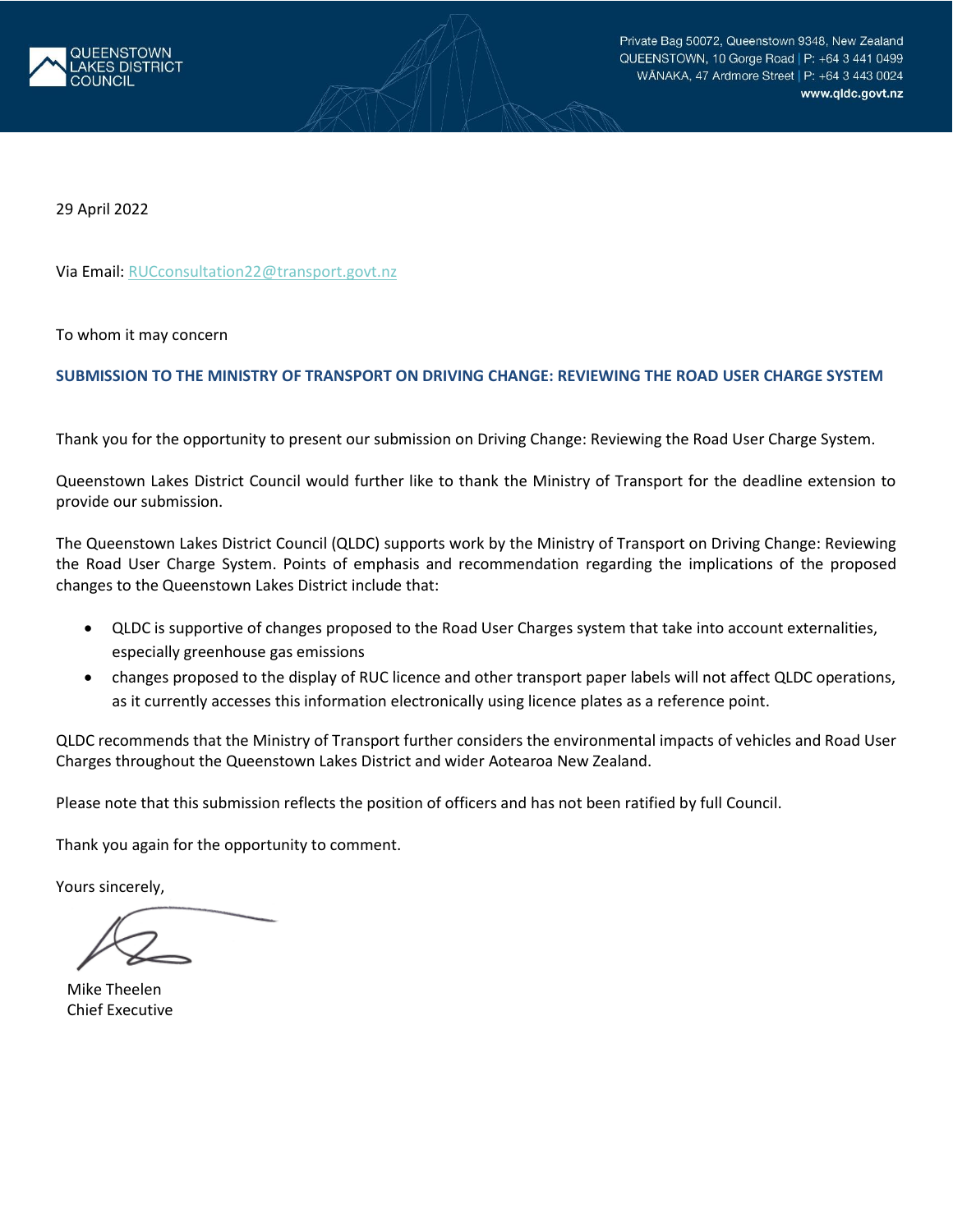# **SUBMISSION TO THE MINISTRY OF TRANSPORT ON DRIVING CHANGE: REVIEWING THE ROAD USER CHARGE SYSTEM**

## **1.0 Background**

- 1.1 Queenstown Lakes District is an essential component of the national tourism economy, responsible for 43.7% of Aotearoa New Zealand's largest export industry<sup>1</sup>.
- 1.2 Reducing greenhouse gas emissions is central to the adoption of regenerative economics, a mindset advocated by the district's Regenerative Recovery Advisory Group<sup>2</sup>. Whilst the formation of this group was in response to the Covid-19 pandemic, the regenerative approach applies over the long term, moving from a conventional economy through sustainability and on to a regenerative economy.
- 1.3 QLDC broadly supports the submission by Taituarā on behalf of the local government sector in relation to the review of the Road User Charges sytem.
- **2.0 Queenstown Lakes District residents are climate conscious and any change to the Road User Charge system should reflect the significance and effort required to meet New Zealand's climate change obligations**
	- 2.1 Queenstown Lakes District has an average daily population of 50,550 (visitors and residents) and a peak daily population of 112,1503.
	- 2.2 Our residents are highly climate conscious and passionate about the integrity of the environment. Most people move to the district because of a connection with the lakes and mountains. This connection drives many to participate in climate action, sustainability, and conservation initiatives.
	- 2.3 The district is proud to have a number of highly active community groups that are focused on sustainability and environmental protection, that have contributed to the development of an engaged, informed, and diverse population.
	- 2.4 In June 2019, Council declared a climate and ecological emergency and has since established a Climate Action Plan, focusing on emissions reduction mitigation activities as well as adaptation considerations<sup>4</sup>.
	- 2.5 Investment in large scale behaviour change is required to decrease the number of vehicles on New Zealand roads, and also requires appropriate infrastructure. QLDC supports work to mitigate the impacts of climate change, and the changes proposed to the Road User Charge system support the delivery of these measures.

## **3.0 QLDC is supportive of changes to Road User Charges that take into account externalities**

- 3.1 As stated in the review, other than the Emissions Trading Scheme, only the problem gambling levy and tobacco and alcohol excise taxes are designed to influence behaviour. The proposed changes to Road User Charges would represent a shift away from taxes being as 'neutral' as possible, to incentivising and influencing certain behaviour.
- 3.2 Currently Road User Charges focus solely on recovering direct costs of roading. QLDC supports changes to Road User Charges so that they take into account externalities, especially greenhouse gas emissions. It also supports consideration of other

<sup>1</sup> <https://ecoprofile.infometrics.co.nz/Queenstown-Lakes%2bDistrict/Tourism/TourismGdp>

<sup>2</sup> <https://www.qldc.govt.nz/recovery/regenerative-recovery-advisory-group>

<sup>3</sup> https://www.qldc.govt.nz/community/population-and-demand

<sup>4</sup> https://www.qldc.govt.nz/your-council/our-vision-mission/climate-action-plan